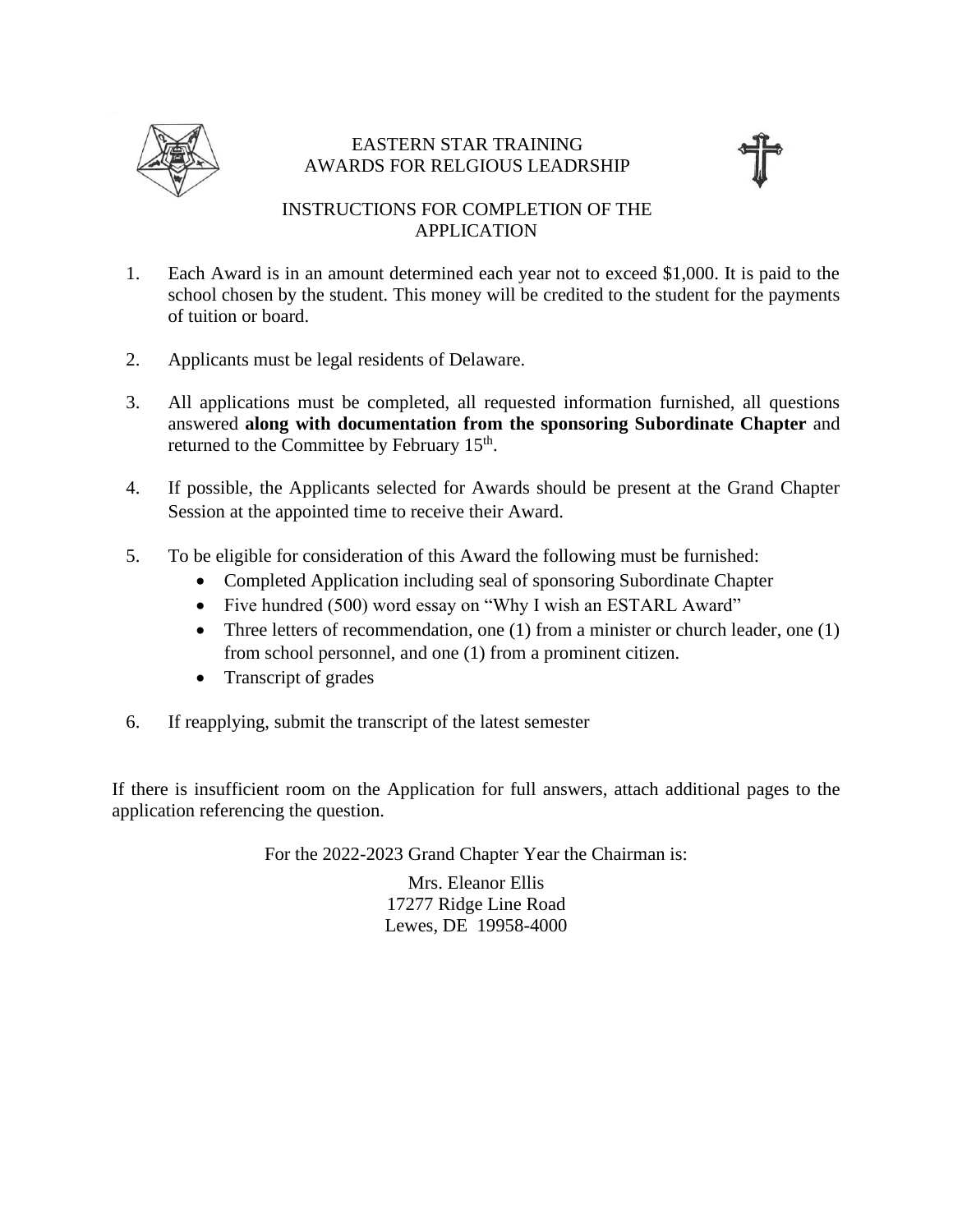

## GRAND CHAPTER OF DELAWARE ORDER OF THE EASTERN STAR ORGANIZED NOVEMBER 14. 1921

APPLICATION FOR

## EASTERN STAR TRAINING AWARDS FOR RELIGIOUS LEADERSHIP

| Name                                                                                                                                                                                                                                          |                                                                                     |                                                                                                                                                                                                                               |     | Date and the same state of the same state of the same state of the same state of the same state of the same state of the same state of the same state of the same state of the same state of the same state of the same state |
|-----------------------------------------------------------------------------------------------------------------------------------------------------------------------------------------------------------------------------------------------|-------------------------------------------------------------------------------------|-------------------------------------------------------------------------------------------------------------------------------------------------------------------------------------------------------------------------------|-----|-------------------------------------------------------------------------------------------------------------------------------------------------------------------------------------------------------------------------------|
| Last                                                                                                                                                                                                                                          | First                                                                               | Middle                                                                                                                                                                                                                        |     |                                                                                                                                                                                                                               |
|                                                                                                                                                                                                                                               |                                                                                     |                                                                                                                                                                                                                               |     |                                                                                                                                                                                                                               |
| Street and number                                                                                                                                                                                                                             | Town/City                                                                           | State                                                                                                                                                                                                                         | Zip |                                                                                                                                                                                                                               |
|                                                                                                                                                                                                                                               |                                                                                     |                                                                                                                                                                                                                               |     |                                                                                                                                                                                                                               |
| Name                                                                                                                                                                                                                                          | Number                                                                              | <b>State</b>                                                                                                                                                                                                                  |     |                                                                                                                                                                                                                               |
| Church of your affiliation                                                                                                                                                                                                                    |                                                                                     |                                                                                                                                                                                                                               |     |                                                                                                                                                                                                                               |
| Of what fraternal organization are you or your immediate family members?                                                                                                                                                                      |                                                                                     |                                                                                                                                                                                                                               |     |                                                                                                                                                                                                                               |
|                                                                                                                                                                                                                                               |                                                                                     |                                                                                                                                                                                                                               |     |                                                                                                                                                                                                                               |
| Year of Graduation <u>Address Address Contained Address</u> Contained Address Contained Address Contained Address Contained Address Contained Address Contained Address Contained Address Contained Address Contained Address Conta           |                                                                                     |                                                                                                                                                                                                                               |     |                                                                                                                                                                                                                               |
| What has been your education beyond High School?                                                                                                                                                                                              |                                                                                     |                                                                                                                                                                                                                               |     |                                                                                                                                                                                                                               |
|                                                                                                                                                                                                                                               |                                                                                     | College Years Years Years Years Years Years Years Years New Years New Years New Years New Years New York 1990                                                                                                                 |     |                                                                                                                                                                                                                               |
|                                                                                                                                                                                                                                               |                                                                                     | Professional Years Years Years                                                                                                                                                                                                |     |                                                                                                                                                                                                                               |
|                                                                                                                                                                                                                                               |                                                                                     | Other Nears Nearly Nearly Nearly Nearly Nearly Nearly Nearly Nearly Nearly Nearly Nearly Nearly Nearly Nearly Nearly Nearly Nearly Nearly Nearly Nearly Nearly Nearly Nearly Nearly Nearly Nearly Nearly Nearly Nearly Nearly |     |                                                                                                                                                                                                                               |
| Name and address of University and Seminary that you will be attending<br><u>Name</u> and address of University and Seminary that you will be attending                                                                                       |                                                                                     |                                                                                                                                                                                                                               |     |                                                                                                                                                                                                                               |
|                                                                                                                                                                                                                                               |                                                                                     |                                                                                                                                                                                                                               |     |                                                                                                                                                                                                                               |
| Check type of religious training you wish:                                                                                                                                                                                                    |                                                                                     |                                                                                                                                                                                                                               |     |                                                                                                                                                                                                                               |
|                                                                                                                                                                                                                                               | Minister $\Box$ Director of Youth Leadership $\Box$ Director of Church Music $\Box$ |                                                                                                                                                                                                                               |     |                                                                                                                                                                                                                               |
|                                                                                                                                                                                                                                               | Director of Religious Education $\Box$ Missionary $\Box$                            |                                                                                                                                                                                                                               |     |                                                                                                                                                                                                                               |
| Parent or Guardian Construction Construction Construction Construction Construction Construction Construction Construction Construction Construction Construction Construction Construction Construction Construction Construc                |                                                                                     |                                                                                                                                                                                                                               |     |                                                                                                                                                                                                                               |
|                                                                                                                                                                                                                                               |                                                                                     |                                                                                                                                                                                                                               |     |                                                                                                                                                                                                                               |
| Yearly Income of Parents                                                                                                                                                                                                                      |                                                                                     |                                                                                                                                                                                                                               |     |                                                                                                                                                                                                                               |
|                                                                                                                                                                                                                                               |                                                                                     |                                                                                                                                                                                                                               |     |                                                                                                                                                                                                                               |
| How much have you earned toward this college year? ______________________________                                                                                                                                                             |                                                                                     |                                                                                                                                                                                                                               |     |                                                                                                                                                                                                                               |
| How much will your parents help you this college year?<br><u>Letting</u> your parents help you this college year?<br><u>Letting the substitute of the substitute of the substitute of the substitute of the substitute of the substitute </u> |                                                                                     |                                                                                                                                                                                                                               |     |                                                                                                                                                                                                                               |